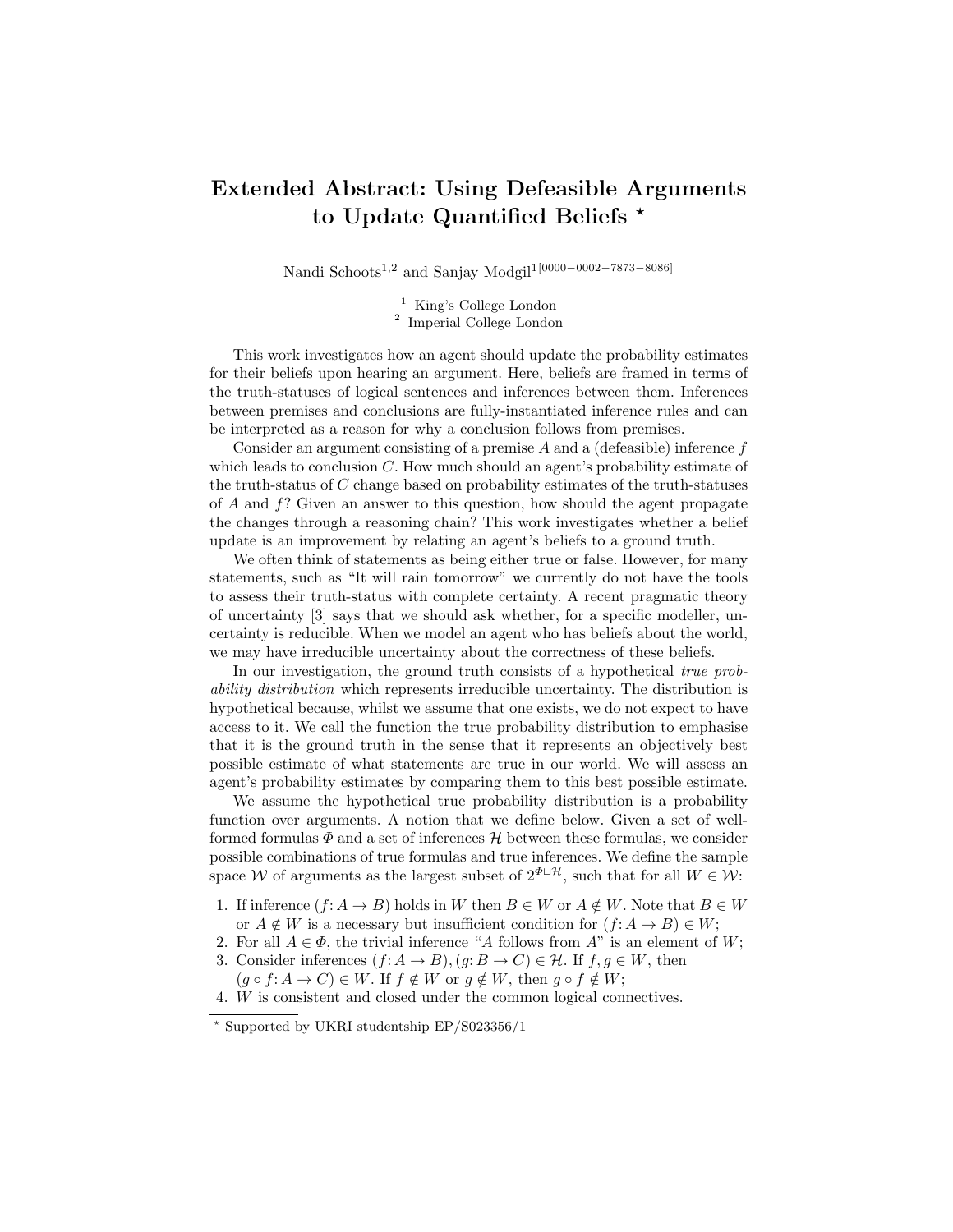## 2 N. Schoots, S. Modgil

We call an element  $W \in \mathcal{W}$  a world, which can be interpreted as an internally consistent possible world of well-formed formulae and inferences between them.

A probability function over arguments is defined as a probability function over a sample space of arguments. Let  $P$  be a probability function over a sample space of arguments  $W \subset 2^{\Phi \sqcup \mathcal{H}}$ ,  $A \in \Phi$  and  $(f: A \to C) \in \mathcal{H}$ . We denote the event  $\{W \in \mathcal{W} | A \in W\}$  by A and likewise we denote  $\{W \in \mathcal{W} | f \in W\}$  by f. Whenever an inference f has probability  $P(f) = 1$ , we say the inference is deductive. Conversely, whenever an inference does not have probability 1, we say that the inference is defeasible. The strength of an argument consisting of a premise A and a (defeasible) inference f which leads to conclusion  $C$  is then defined as the joint probability of A and f.

We place an assumption on the beliefs that an agent starts out with, relating the probability estimates of the agent to the hypothetical true probability distribution. Namely, we assume that the agent's initial estimates form a justified function with respect to that function. We say a function  $J$  is justified with respect to a probability function P if  $J(E) \leq P(E)$  for all events E. The belief function in Dempster-Shafer theory is an example of a justified function.

We propose a method for updating a function which is justified with respect to a probability function over arguments. The strength of an argument which concludes C is treated as a lower bound for the probability  $P(C)$ . Furthermore we use lower bounds  $J(A) \leq P(A)$  and  $J(f) \leq P(f)$  to update J.

Using logical properties of the sample space of arguments and results from probability theory we prove that our update rules strictly improve justified functions. Lastly, we propose an anytime algorithm for propagating updates.

The main contributions of this work are: 1) a new formalism of a probability function over arguments; and 2) a mechanism for improving a justified function.

Haenni's probabilistic argumentation framework [1] investigates the probability that a conclusion can be logically deduced from premises, when probabilities for these premises are known. Our work differentiates from this work in that we consider defeasible inferences. We offer a quantitative model of defeasible reasoning by assigning probabilities to inferences. In our probability space of arguments, every world is monotonic. However, an inference  $f$  may hold in some worlds but not all, and this results in probabilities on inferences.

A recent contribution to the field of probabilistic argumentation is the epistemic approach [2], which assumes a user has access to a probability distribution over logical sentences. This distribution is used to reduce the number of arguments that need to be taken into account. This approach does not aim to answer the question 'How can we obtain or update a probability function?'

In the DeLP3E paradigm [4] an agent is assumed to have access to the 'environmental model' (which describes uncertain knowledge subject to probabilistic events) and know exactly which possible worlds there are. In our formalism we do not assume that an agent has access to all possible worlds, i.e. the agent does not have to know what sentences are true and false in each world. We consider a setting in which an agent only has access to a correlate of the true probability distribution, and aims to improve their correlate.